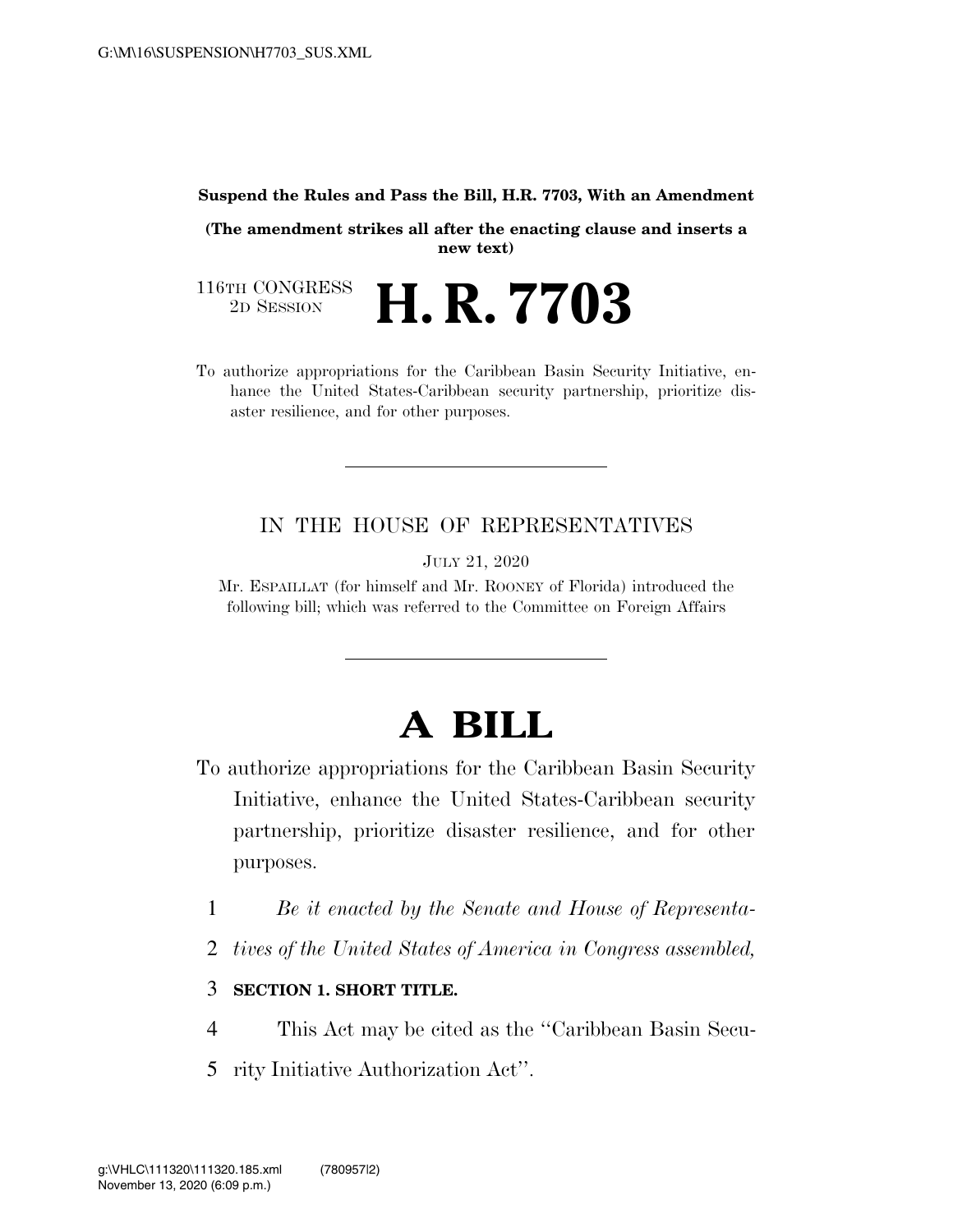$\mathfrak{D}$ 

## **SEC. 2. AUTHORIZATION OF APPROPRIATIONS FOR THE CARIBBEAN BASIN SECURITY INITIATIVE.**

 (a) AUTHORIZATION.—There is authorized to be ap- propriated \$74,800,000 for each of fiscal years 2021 through 2025 to carry out the Caribbean Basin Security Initiative to achieve the purposes described in subsection (b).

 (b) PURPOSES.—The purposes described in this sub-section are the following:

 (1) To promote citizen safety, security, and the rule of law in the Caribbean through increased stra- tegic engagement with the governments of bene- ficiary countries and with elements of local civil soci-ety, including the private sector, in such countries.

 (2) To carry out the promotion of such safety, security, and the rule of law through efforts includ-ing the following:

 (A) Capacity building for law enforcement and military units, including professionalization, anti-corruption and human rights training, vet-21 ting, and community-based policing.

 (B) Maritime and aerial security coopera- tion, including assistance to strengthen Carib- bean maritime and aerial interdiction oper-ations capability and the provision of support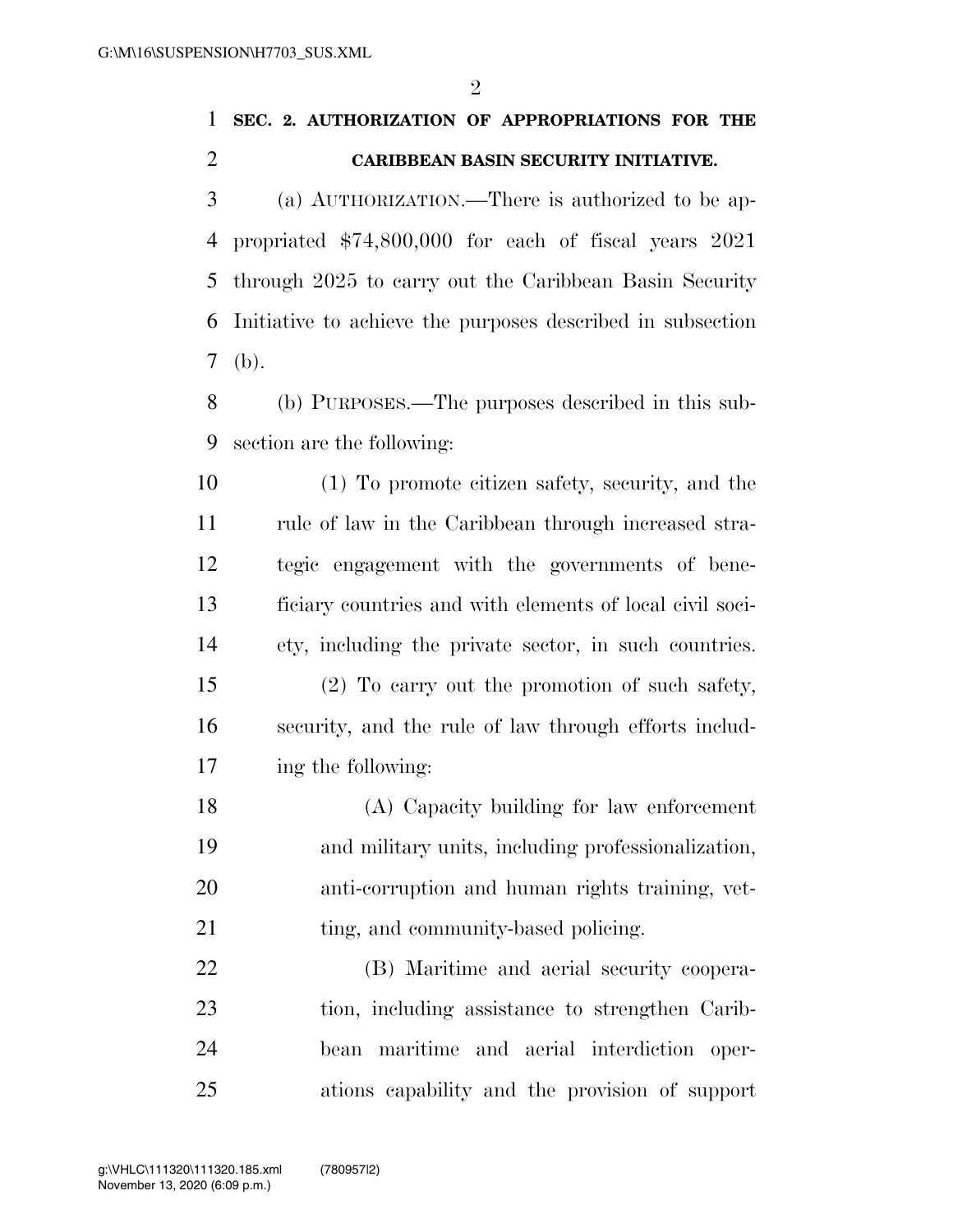systems and equipment, training, and mainte-nance.

 (C) Border and port security cooperation, including support to strengthen capacity for screening and to intercept narcotics, weapons, bulk cash, and other contraband at airports and seaports.

 (D) Support for justice sector reform and strengthening of the rule of law, including ca- pacity building for prosecutors, judges, and other justice officials, and support to increase 12 the efficacy of criminal courts.

 (E) Cybersecurity and cybercrime coopera- tion, including capacity-building and support for cybersecurity systems.

 (F) Countering transnational criminal or- ganizations and local gang activity, including capacity-building, equipment, and support for operations targeting the finances and illegal ac- tivities of transnational criminal networks and local gangs such as their recruitment of at-risk youth, and the provision of assistance to popu- lations vulnerable to being victims of extortion and crime by criminal networks.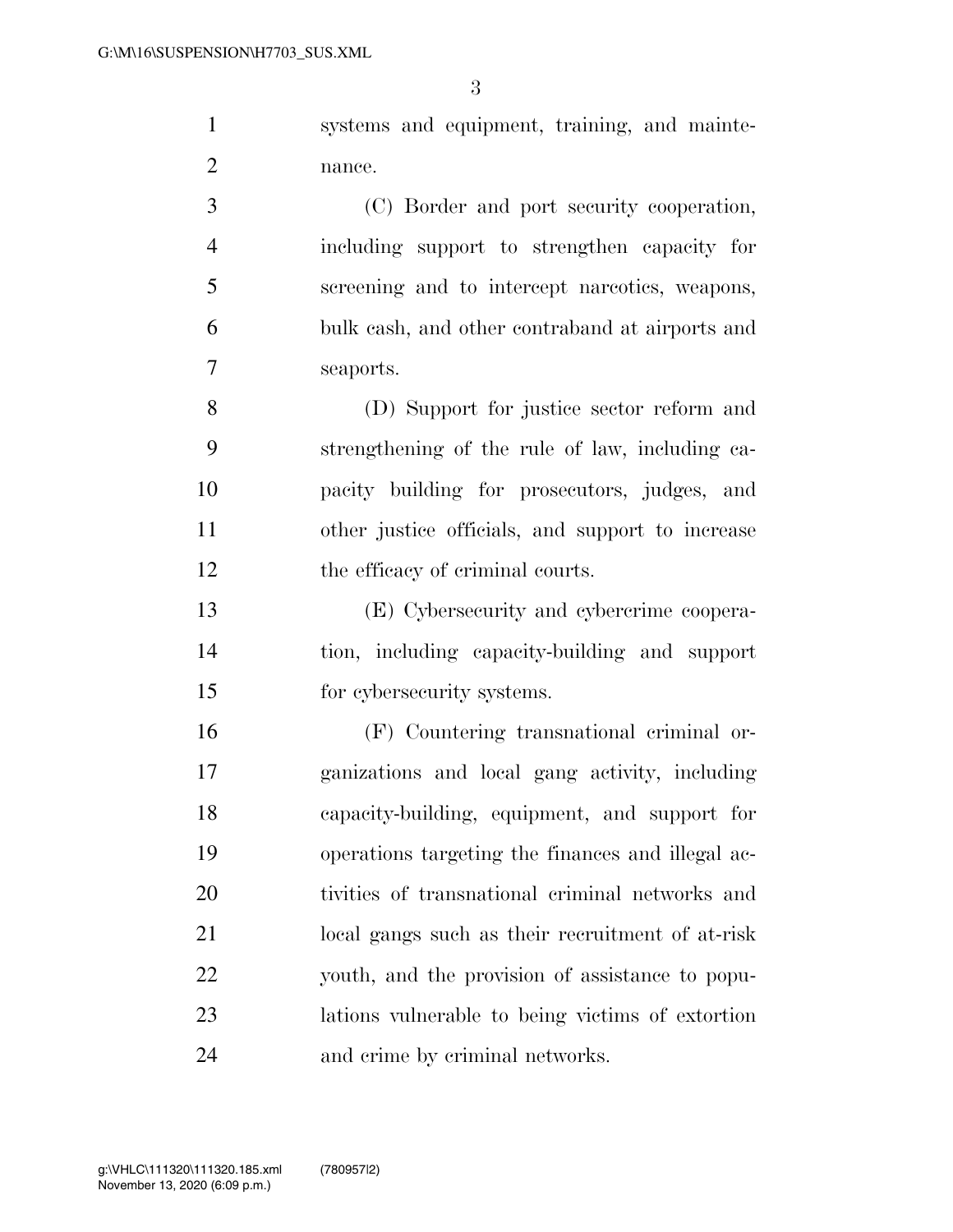(G) Strengthening special prosecutorial of- fices and providing technical assistance to com- bat corruption, money laundering, financial crimes, extortion, and human rights crimes, and conduct asset forfeitures and criminal analysis. (H) Strengthening the ability of the secu- rity sector to respond to and become more resil- ient in the face of natural disasters, including by carrying out training exercises to ensure critical infrastructure and ports are able to come back online rapidly following disasters and providing preparedness training to police and first responders. (I) Supporting training for civilian police and appropriate security services in criminal in- vestigations, best practices for citizen security, and the protection of human rights. (J) Improving community and law enforce- ment cooperation to improve effectiveness and professionalism of police and increase mutual 21 trust. (K) Increasing economic opportunities for at-risk youth and vulnerable populations, in-cluding workforce development training and re-

medial education programs for at-risk youth.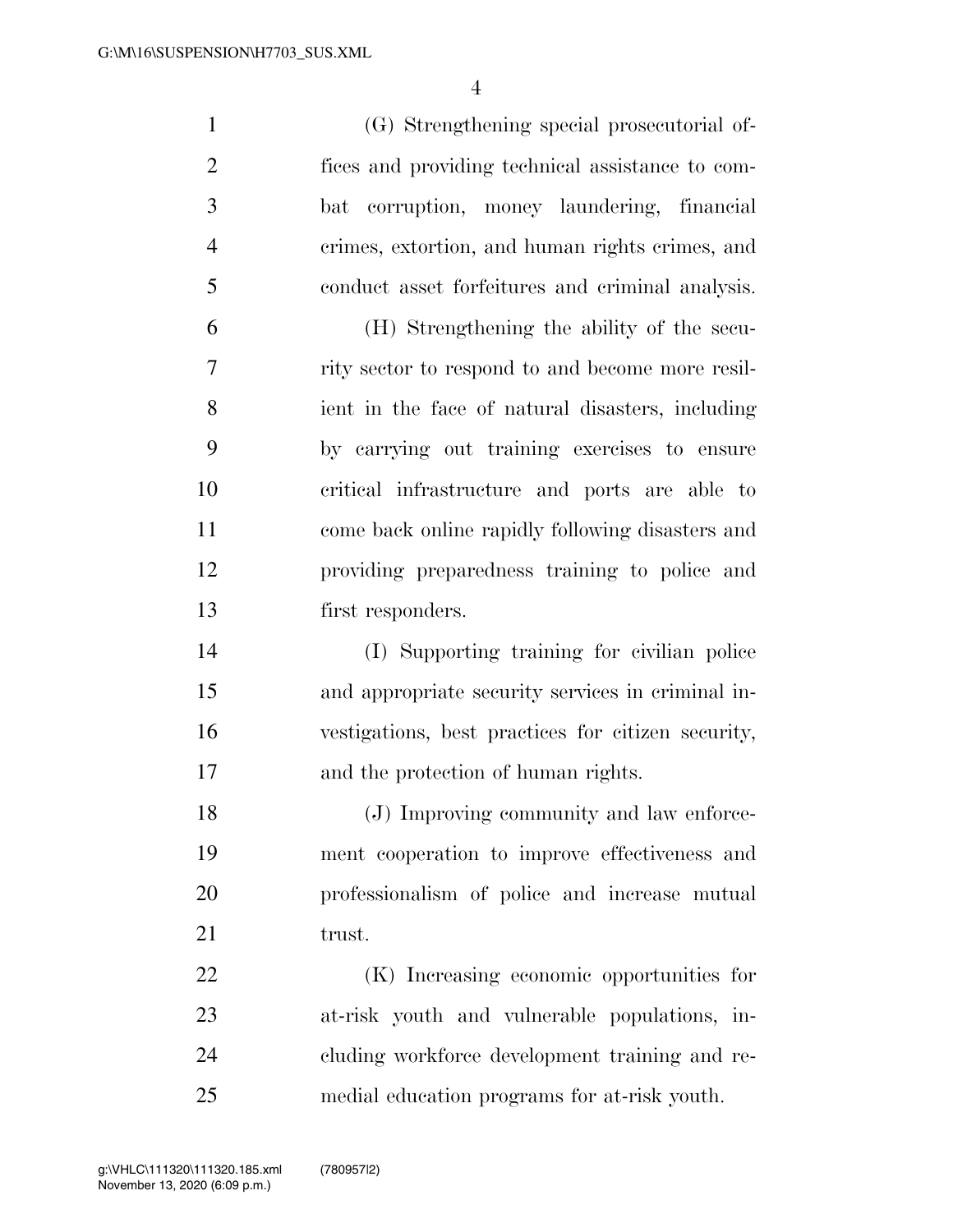| $\mathbf{1}$   | (L) Improving juvenile justice sectors              |
|----------------|-----------------------------------------------------|
| $\overline{2}$ | through regulatory reforms, separating youth        |
| 3              | from traditional prison systems, and improving      |
| $\overline{4}$ | support and services in juvenile detention cen-     |
| 5              | ters.                                               |
| 6              | (3) To prioritize efforts to combat corruption      |
| 7              | and include anti-corruption components to programs, |
| 8              | including by—                                       |
| 9              | (A) strengthening national justice systems          |
| 10             | and attorneys general and supporting inde-          |
| 11             | pendent media and investigative reporting;          |
| 12             | (B) supporting multilateral anti-corruption         |
| 13             | mechanisms; and                                     |
| 14             | (C) encouraging cooperative agreements              |
| 15             | between the Department of State, other rel-         |
| 16             | evant Federal departments and agencies, and         |
| 17             | the attorneys general of relevant countries to      |
| 18             | fight corruption in the Caribbean.                  |
| 19             | (4) To promote the rule of law in the Caribbean     |
| 20             | and counter malign influence from authoritarian re- |
| 21             | gimes, including China and Russia, by:              |
| 22             | (A) Monitoring security assistance from             |
| 23             | authoritarian regimes and taking steps nec-         |
| 24             | essary to ensure that this assistance does not      |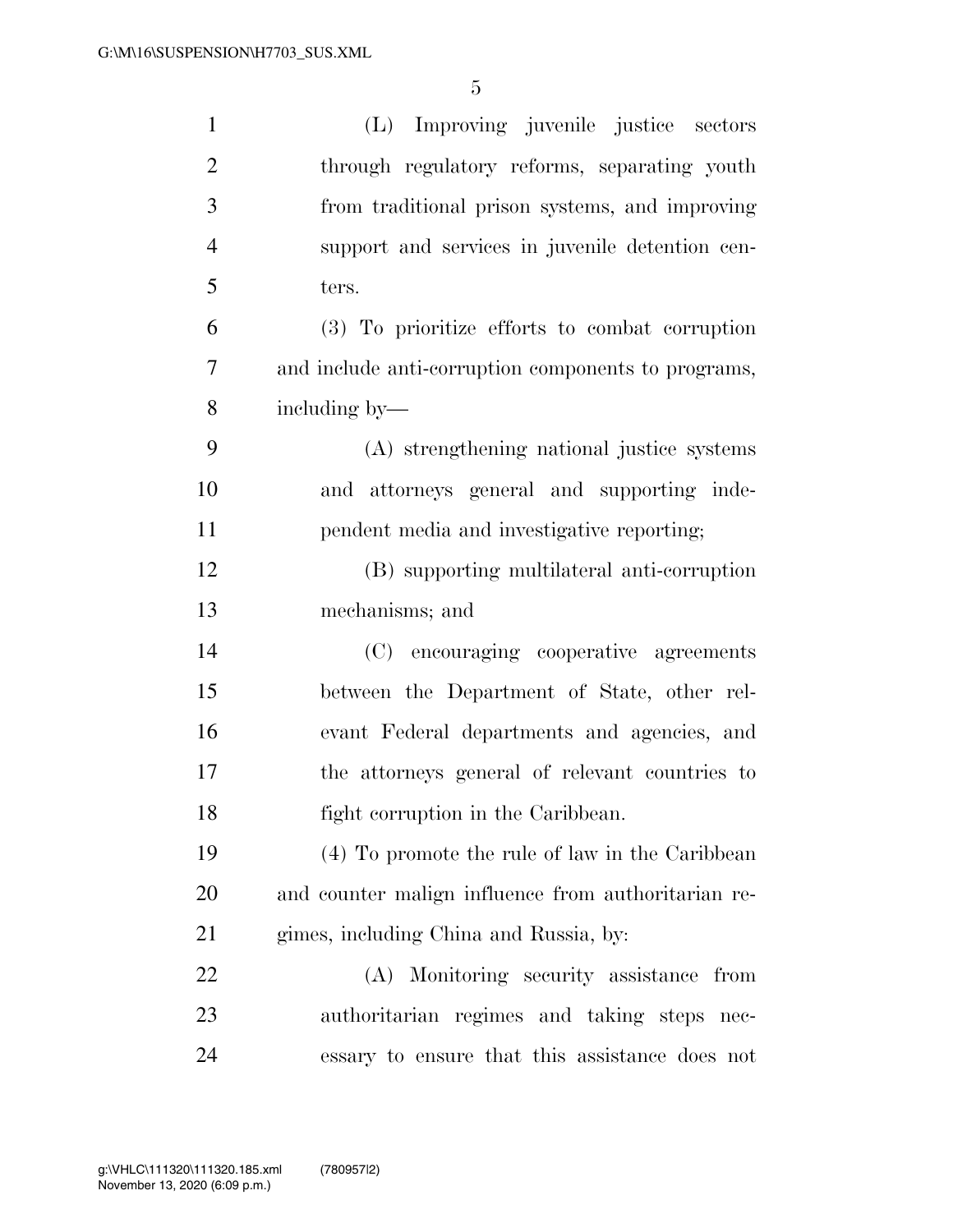undermine or jeopardize U.S. security assist-ance.

 (B) Evaluating and, as appropriate, re- stricting United States involvement in invest- ment and infrastructure projects financed by authoritarian regimes that might obstruct or otherwise impact United States security assist-ance to beneficiary countries.

 (C) Monitoring and restricting equipment and support from high risk vendors for tele- communications infrastructure in beneficiary countries.

 (D) Countering disinformation by pro- moting transparency and accountability from beneficiary countries.

 (E) Eliminating corruption linked to in- vestment and infrastructure facilitated by au- thoritarian regimes through support for invest- ment screening, competitive tendering and bid- ding processes, the implementation of invest-ment law, and contractual transparency.

 (5) To promote strategic engagement with the governments of beneficiary countries through effec- tive branding and messaging of United States assist-ance and security cooperation, including by devel-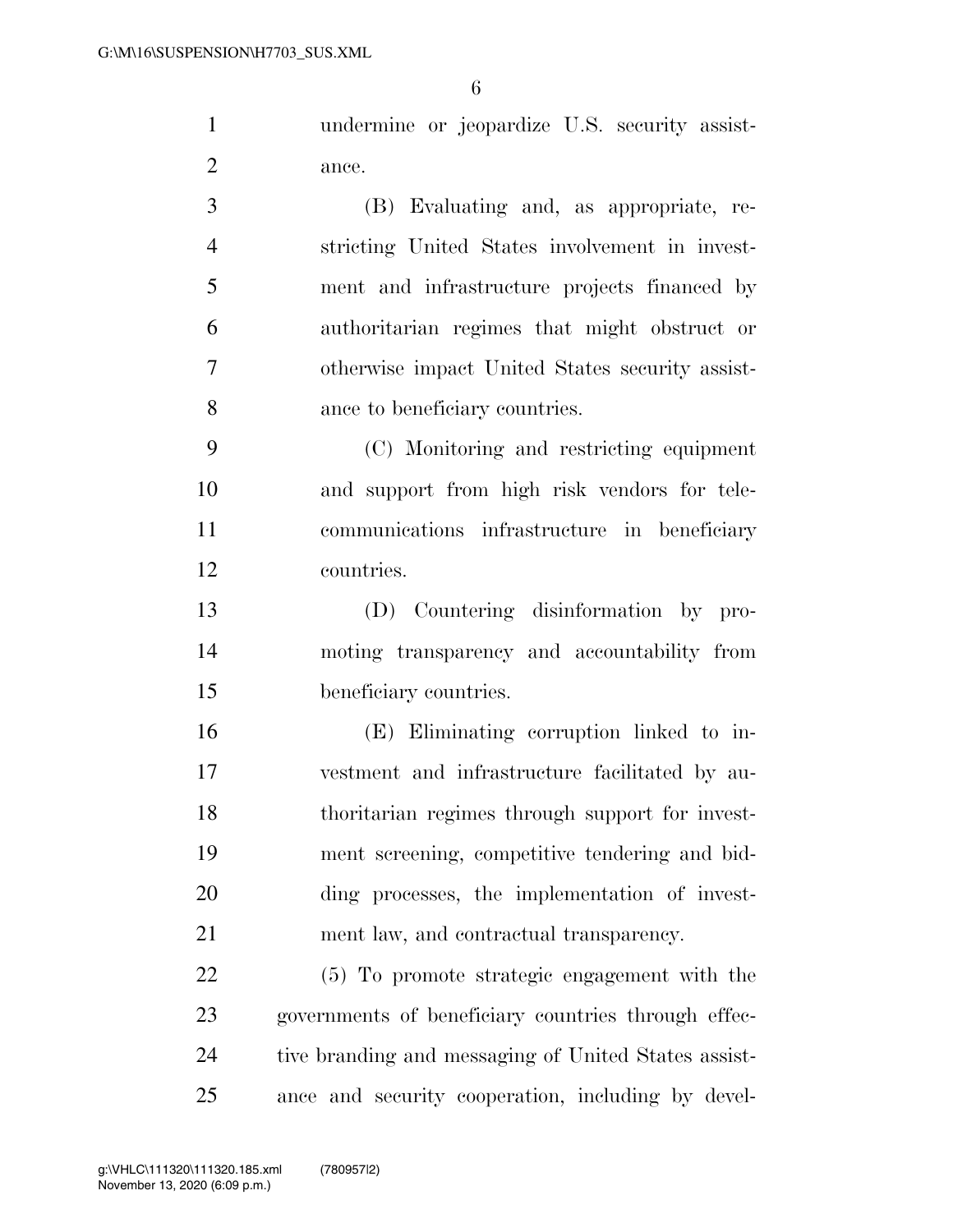oping a public diplomacy strategy for educating citi- zens of beneficiary countries about United States as- sistance and security cooperation programs and ben-efits.

#### **SEC. 3. STRATEGY TO IMPROVE DISASTER RESILIENCE.**

 (a) PRIORITIZATION.—During the 5-year period be- ginning on the date of the enactment of this Act, the Sec- retary of State shall, in consultation with the Adminis- trator of the United States Agency for International De- velopment and the President and Chief Executive Officer of the Inter-American Foundation, prioritize efforts to in- crease disaster response and resilience by carrying out programs in beneficiary countries for the following pur-poses:

 (1) Encouraging coordination between bene- ficiary countries and relevant Federal departments and agencies to provide expertise and information sharing.

 (2) Supporting sharing of best practices on dis- aster resilience including constructing resilient infra-structure and rebuilding after natural disasters.

 (3) Improving rapid-response mechanisms and cross-government organizational preparedness for natural disasters.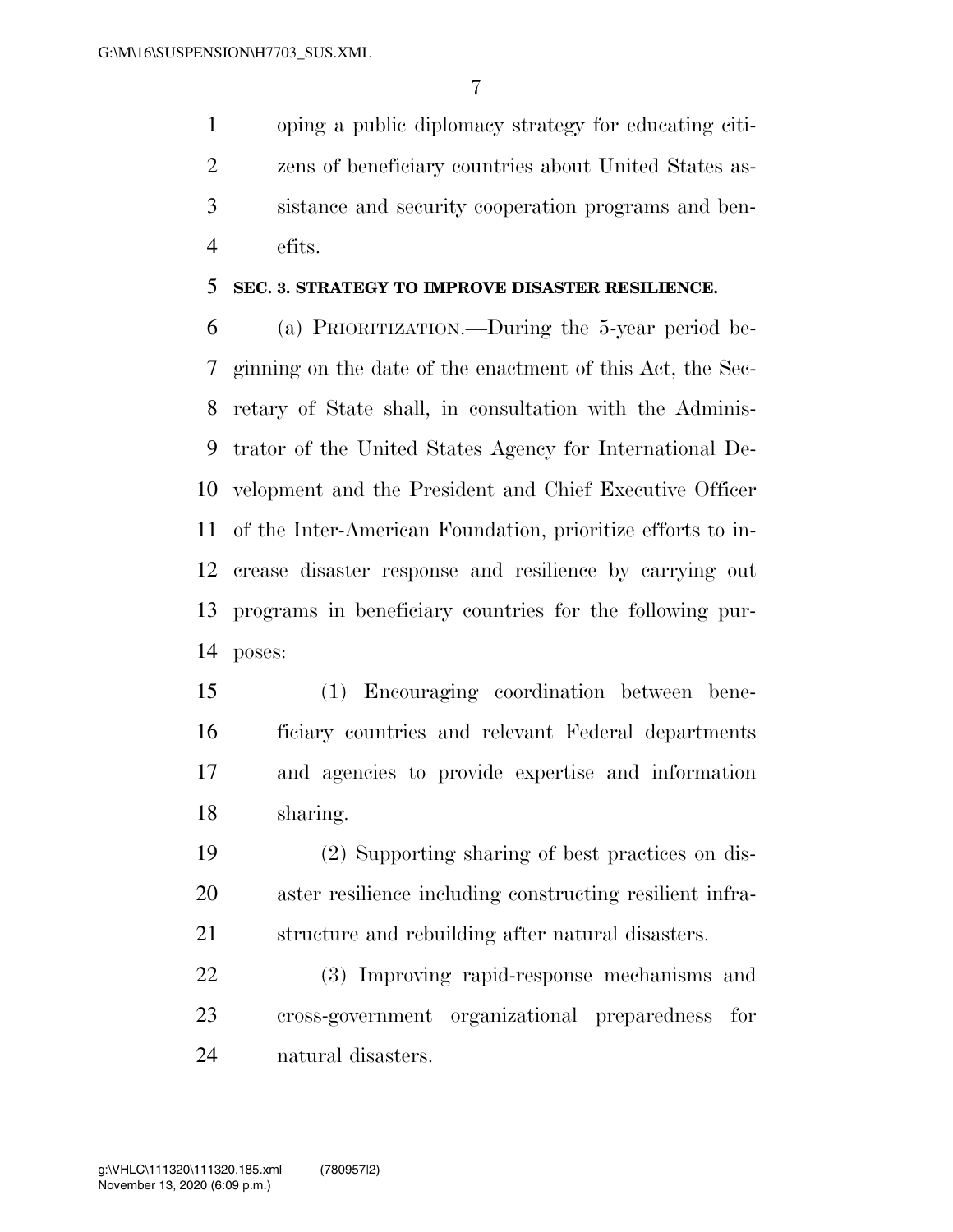(b) STRATEGY.—Not later than 180 days after the date of the enactment of this Act, the Secretary of State shall, in coordination with the Administrator of the United States Agency for International Development and in con- sultation with the President and Chief Economic Officer of the Inter-American Foundation, submit to the appro- priate congressional committees a strategy that incor- porates specific, measurable benchmarks to achieve the purposes described in subsection (a) and to inform citizens of beneficiary countries about the extent and benefits of United States assistance to such countries. In developing such strategy, the Secretary of State shall also consult with nongovernmental organizations in beneficiary coun-tries and in the United States.

 (c) ANNUAL PROGRESS UPDATE.—The Secretary, in coordination with the Administrator, shall annually submit to the appropriate congressional committees a written de- scription of the progress made as of the date of such sub- mission in meeting the benchmarks included in the strat-egy submitted pursuant to subsection (b).

### **SEC. 4. MONITORING AND REPORTING REQUIREMENTS.**

 Not later than 180 days after the date of the enact- ment of this Act, the Secretary of State, in coordination with the Administrator of the United States Agency for International Development, shall submit to the appro-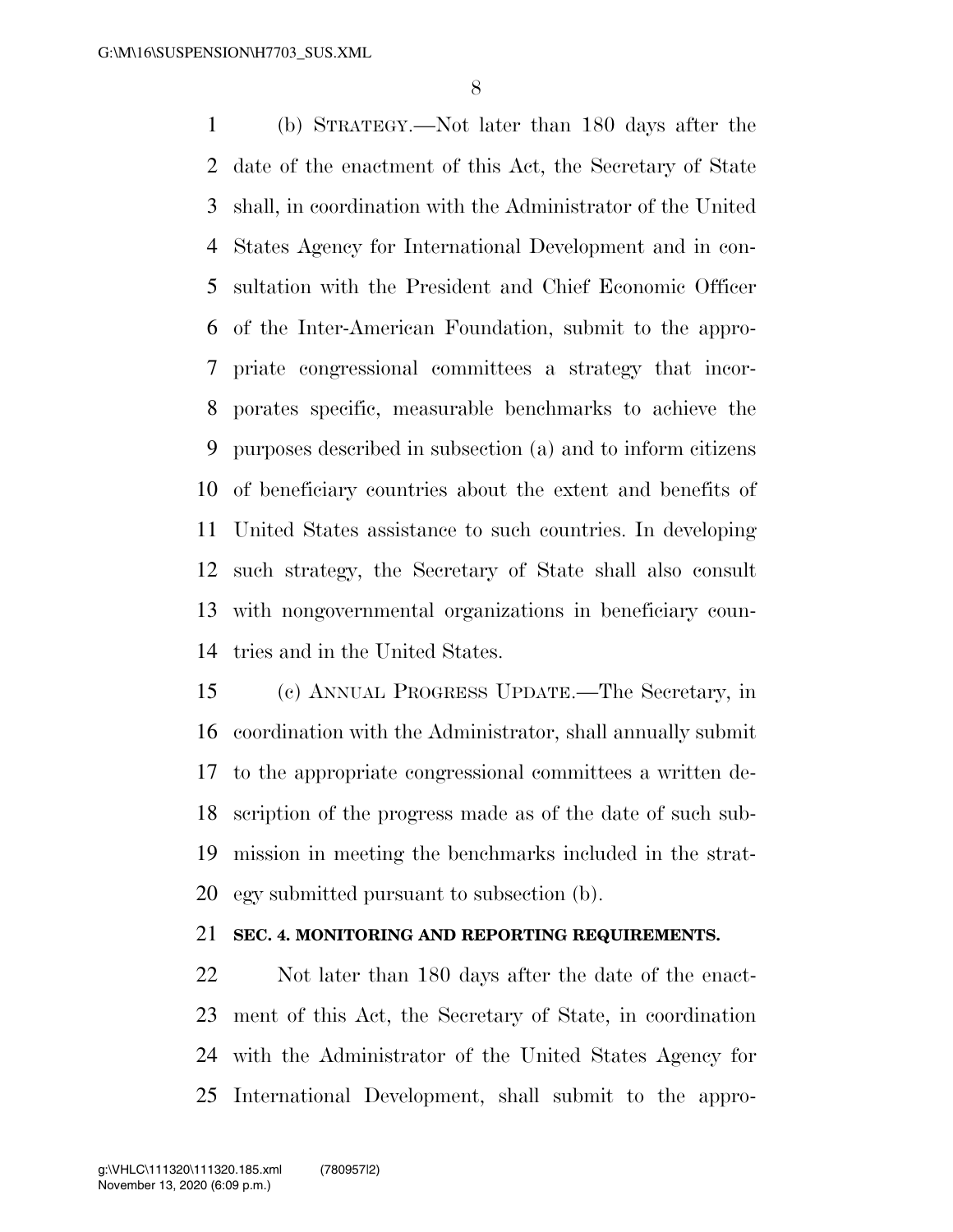priate congressional committees an implementation plan that includes a timeline and stated objectives for actions to be taken with respect to the Caribbean Basin Security Initiative. The plan shall also include the following ele-ments:

 (1) A multi-year strategy with a timeline, over- view of objectives, and anticipated outcomes for the region and for each beneficiary country, with respect to each program area described in section 2.

 (2) Specific, measurable benchmarks to track the progress of the Initiative towards accomplishing the outcomes described pursuant to paragraph (1). (3) A plan for the delineation of the roles to be

 carried out by the Department of State, the United States Agency for International Development, the Department of Justice, the Department of Defense, and any other Federal department or agency in car- rying out the Initiative, to prevent overlap and unin-tended competition between activities and resources.

 (4) A plan to coordinate and track all activities carried out under the Initiative between all relevant Federal departments and agencies, in accordance with the publication requirements described in sec-tion 4 of the Foreign Aid Transparency and Ac-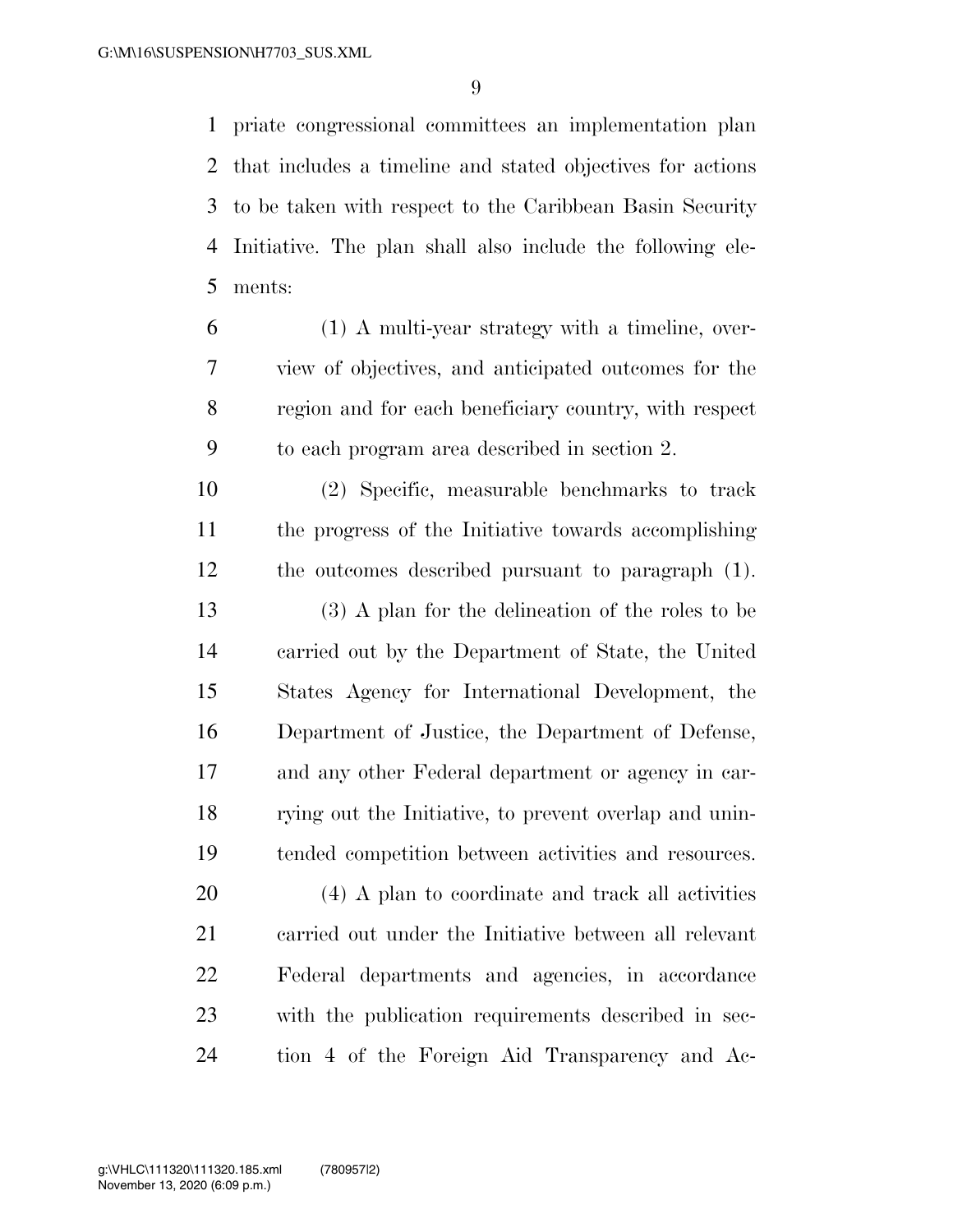| $\mathbf{1}$   | countability Act of $2016$ (Public Law 114–191; 22)   |
|----------------|-------------------------------------------------------|
| $\overline{2}$ | U.S.C. 2394c).                                        |
| 3              | (5) The results achieved during the previous          |
| $\overline{4}$ | year—                                                 |
| 5              | (A) of monitoring and evaluation measures             |
| 6              | to track the progress of the Initiative in accom-     |
| 7              | plishing the benchmarks included pursuant to          |
| 8              | paragraph $(2)$ ; and                                 |
| 9              | (B) of the implementation of the strategy             |
| 10             | and plans described in paragraphs $(1)$ , $(3)$ , and |
| 11             | (4).                                                  |
| 12             | $(6)$ A description of the process for co-locating    |
| 13             | Caribbean Basin Security Initiative projects funded   |
| 14             | by the United States Agency for International De-     |
| 15             | velopment and the Bureau of International Nar-        |
| 16             | coties and Law Enforcement Affairs of the Depart-     |
| 17             | ment of State, to ensure that crime prevention fund-  |
| 18             | ing and enforcement funding are used in the same      |
| 19             | localities as necessary.                              |
| 20             | SEC. 5. DEFINITIONS.                                  |
| 21             | In this Act:                                          |
| 22             | APPROPRIATE CONGRESSIONAL COMMIT-<br>(1)              |
| 23             | TEES.—The term "appropriate congressional com-        |
| 24             | mittees" means—                                       |
|                |                                                       |